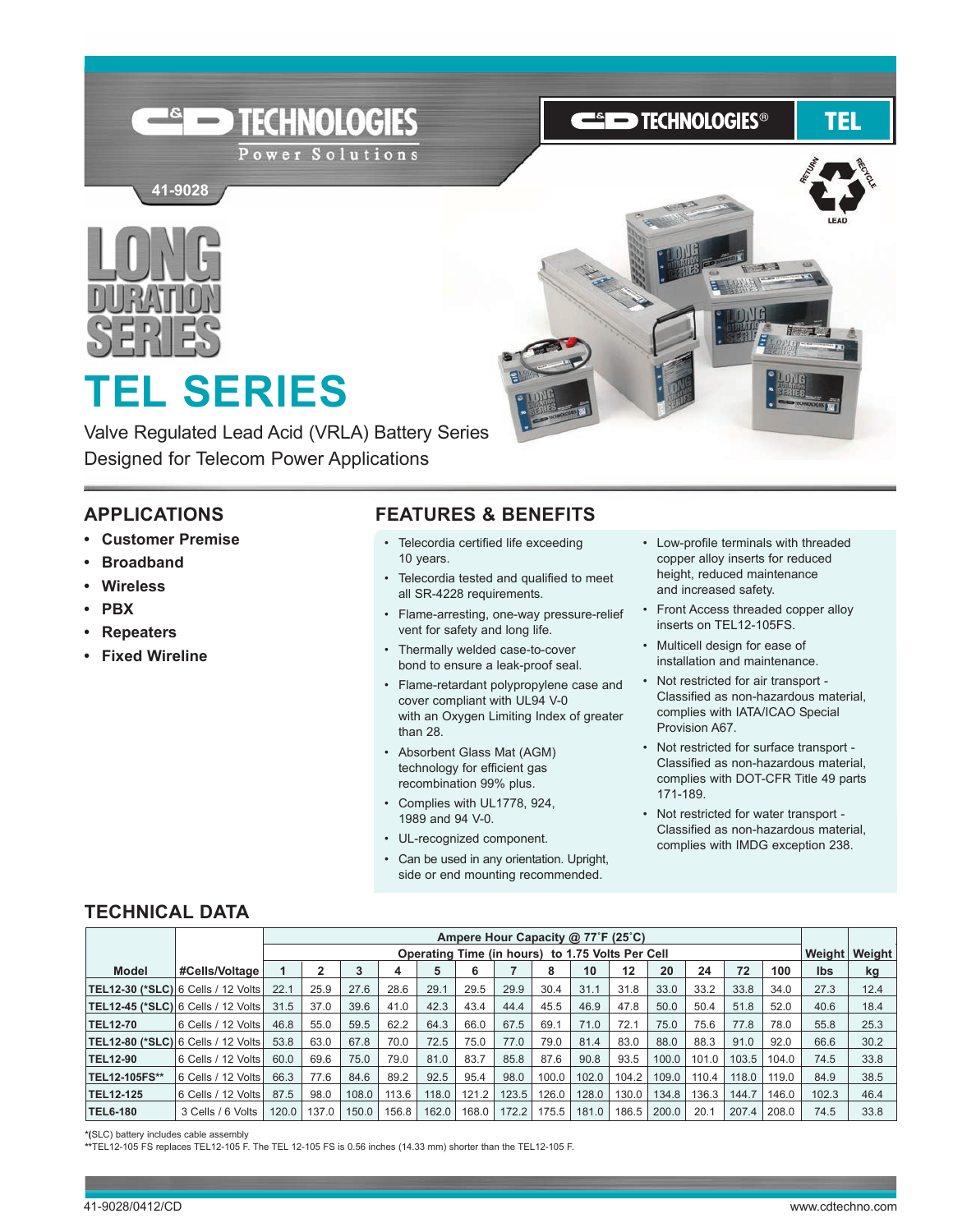**TEL** 

#### **SPECIFICATIOnS**

| <b>Operating Temperature Range</b><br>with temperature compensation     | Discharge: $-40^{\circ}F$ ( $-40^{\circ}C$ ) to $+160^{\circ}F$ (71 $^{\circ}C$ )<br>Charge: -10°F (-23°C) to +140°F (60°C)                                                                                                                                                                                                                |
|-------------------------------------------------------------------------|--------------------------------------------------------------------------------------------------------------------------------------------------------------------------------------------------------------------------------------------------------------------------------------------------------------------------------------------|
| <b>Nominal Operating Temperature Range</b>                              | +74°F (23°C) to +80°F (27°C)                                                                                                                                                                                                                                                                                                               |
| <b>Recommended Maximum Charging</b><br><b>Current Limit</b>             | C/5 amperes @ 20 Hr rate @ 77°F (25°C)                                                                                                                                                                                                                                                                                                     |
| <b>Float Charging Voltage</b>                                           | 13.5 to 13.8 average per 12V unit (6.75 to 6.90 per 6V unit) @ 77°F (25°C)                                                                                                                                                                                                                                                                 |
| <b>Maximum AC Ripple (Charger)</b>                                      | AC Ripple Voltage - 0.5% RMS or 1.5% P-P of float charge voltage recommended for best results.<br>AC Ripple Current - Max current allowed = C/20 AMPS RMS (5 AMPS RMS Per 100Ah)                                                                                                                                                           |
| <b>Self Discharge</b>                                                   | Battery can be stored up to 6 months at $77^{\circ}F$ (25 <sup>o</sup> C) before a freshening charge is<br>required. Batteries stored at temperatures greater than 77°F (25°C) will require<br>recharge sooner than batteries stored at lower temperatures. See C&D bulletin<br>41-7272, Self-Discharge and Inventory Control for details. |
| Equalize charge and cycle<br>service voltage                            | 14.40 to 14.80 VDC average per 12V unit @ 77°F (25°C); 7.20 to 7.40 VDC per 6V unit                                                                                                                                                                                                                                                        |
| <b>Terminal: Inserted</b>                                               | Threaded copper alloy insert terminal to accept:<br>10-32 UNF % inch long screws for: TEL12-30, TEL12-30SLC, TEL12-45 & TEL12-45SLC)<br>1/4-20 UNC % inch long screws for: TEL12-70, TEL12-80, TEL12-80SLC, TEL12-90,<br>TEL12-105FS, TEL12-125 & TEL6-180.                                                                                |
| <b>Inserted Copper Alloy Terminal</b><br><b>Hardware Initial Torque</b> | 30 in -lbs. (3.4 N-m) for 10-32 hardware<br>110 in.-lbs. (12.4 N-m) for 1/4-20 hardware                                                                                                                                                                                                                                                    |
| Inter-unit connector                                                    | Included with the TFI 12-105FS                                                                                                                                                                                                                                                                                                             |
| <b>Terminal Protectors:</b>                                             | UL94 V0 Terminal protectors available                                                                                                                                                                                                                                                                                                      |

#### **DIMEnSIOnS**



Note: All dimensions are for reference only. Lug & hardware dimensions not included. Batteries to be mounted with 0.5 in. (12.5 mm) spacing minimum allowing free air ventilation. Contact a C&D<br>Representive for additional d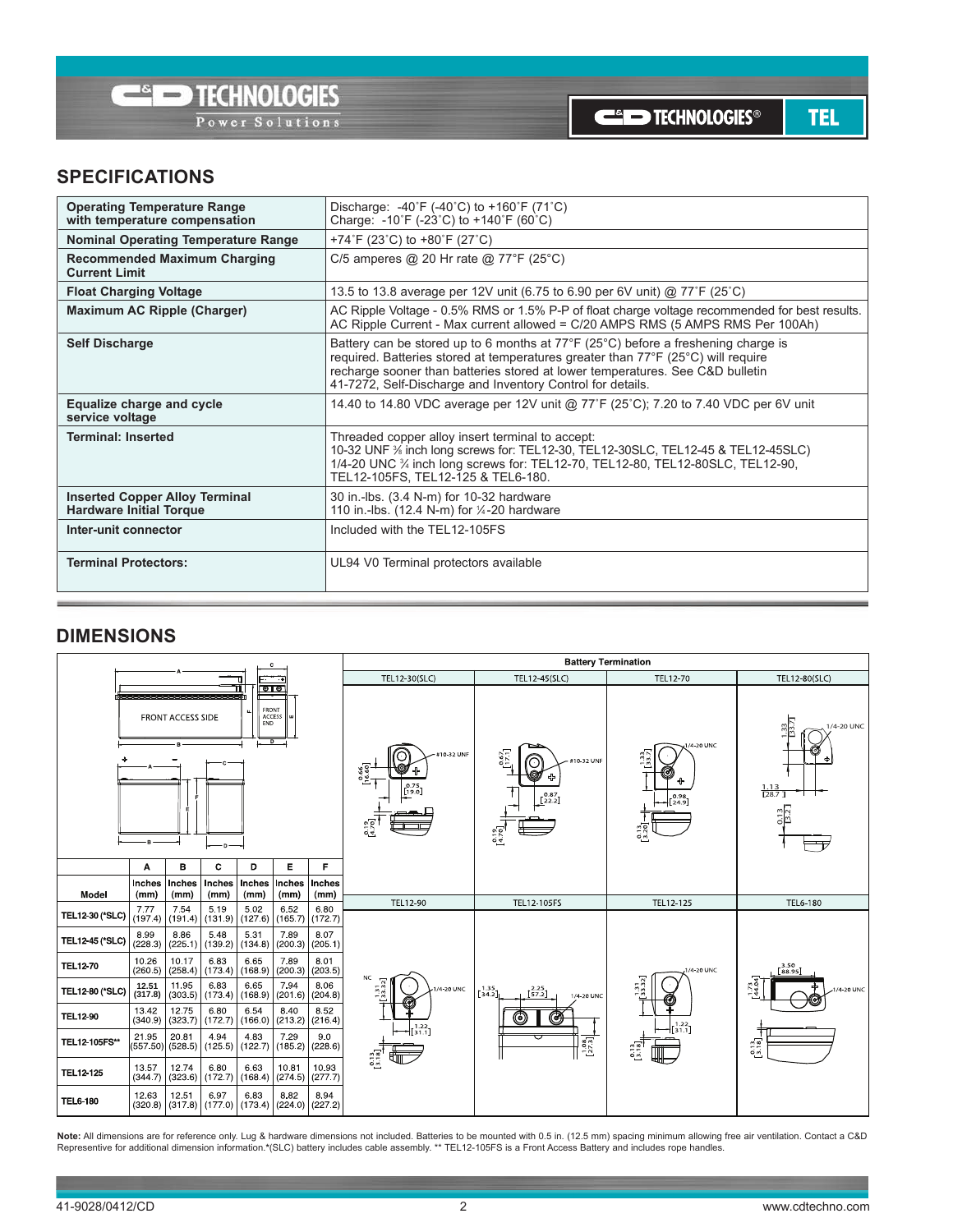#### **TEL12-70 SPECIFICATIOnS**

| <b>Battery Capacity</b>                          | <b>Battery Capacity</b>                                                                   | <b>Maximum Discharge</b><br><b>Current</b> | <b>Short Circuit</b><br>Current | <b>Ohms Impedance</b><br>60 Hz ( $\Omega$ ) |
|--------------------------------------------------|-------------------------------------------------------------------------------------------|--------------------------------------------|---------------------------------|---------------------------------------------|
| 69 Ah @ 8 hour rate to<br>1.75 v/c @ 77°F (25°C) | IEC Rating: 67.2 Ah @<br>10 hour rate to 1.80 $v/c$<br>@ $68^{\circ}$ F (20 $^{\circ}$ C) | 800 Amperes                                | 3100 Amperes<br>@ 0.1 Second    | 0.0050                                      |

#### **TEL12-70 RATIngS**

| <b>End Point</b>  |       | Constant Current Discharge Ratings - Amperes @77°F(25°C) |       |       |       |                                                |      |      |       |       |       |       |       |        |  |
|-------------------|-------|----------------------------------------------------------|-------|-------|-------|------------------------------------------------|------|------|-------|-------|-------|-------|-------|--------|--|
| <b>Volts/Cell</b> |       |                                                          |       |       |       | Operating Time to End Point Voltage (in hours) |      |      |       |       |       |       |       |        |  |
|                   | 1.00  | 2.00                                                     | 3.00  | 4.00  | 5.00  | 6.00                                           | 7.00 | 8.00 | 10.00 | 12.00 | 20.00 | 24.00 | 72.00 | 100.00 |  |
| 1.75              | 46.80 | 27.50                                                    | 19.83 | 15.55 | 12.86 | 11.00                                          | 9.64 | 8.64 | 7.10  | 6.01  | 3.75  | 3.15  | 1.08  | 0.78   |  |
| 1.80              | 44.50 | 26.80                                                    | 19.20 | 14.95 | 12.30 | 10.58                                          | 9.29 | 8.38 | 6.92  | 5.86  | 3.66  | 3.08  | 1.06  | 0.77   |  |
| 1.85              | 41.80 | 25.50                                                    | 18.30 | 14.25 | 11.90 | 10.20                                          | 9.00 | 8.05 | 6.60  | 5.59  | 3.53  | 2.98  | 1.03  | 0.75   |  |
| 1.90              | 39.50 | 24.20                                                    | 17.30 | 13.63 | 11.30 | 9.70                                           | 8.57 | 7.73 | 6.40  | 5.42  | 3.43  | 2.88  | 0.98  | 0.71   |  |

**note:** batteries to be mounted with 0.5 in. (12.5 mm) spacing minimum allowing free air ventilation. Specifications subject to change without notification. The above ratings do not include connector voltage drops.

#### **TEL12-80 (\*SLC) SPECIFICATIOnS**

\* TEL12-80 SLC CAbLE ConnECToRS ARE RATED FoR onLY 30 AmpS DISChARgE

| <b>Battery Capacity</b>                            | <b>Battery Capacity</b>                                                                   | <b>Maximum Discharge</b><br>Current | <b>Short Circuit</b><br>Current | <b>Ohms Impedance</b><br>60 Hz ( $\Omega$ ) |
|----------------------------------------------------|-------------------------------------------------------------------------------------------|-------------------------------------|---------------------------------|---------------------------------------------|
| 79 Ah $@$ 8 hour rate to<br>1.75 v/c @ 77°F (25°C) | IEC Rating: 77.5 Ah $@$<br>10 hour rate to 1.80 v/c<br>@ $68^{\circ}$ F (20 $^{\circ}$ C) | 800 Amperes<br>$(*SLC-30 Amps)$     | 3300 Amperes<br>@ 0.1 Second    | 0.0040                                      |

#### **TEL12-80 & TEL12-80SLC RATIngS**

| <b>End Point</b>  |       | Constant Current Discharge Ratings - Amperes @77°F (25°C) |       |       |       |       |       |      |                                                |       |       |       |       |        |  |
|-------------------|-------|-----------------------------------------------------------|-------|-------|-------|-------|-------|------|------------------------------------------------|-------|-------|-------|-------|--------|--|
| <b>Volts/Cell</b> |       |                                                           |       |       |       |       |       |      | Operating Time to End Point Voltage (in hours) |       |       |       |       |        |  |
|                   | 1.00  | 2.00                                                      | 3.00  | 4.00  | 5.00  | 6.00  | 7.00  | 8.00 | 10.00                                          | 12.00 | 20.00 | 24.00 | 72.00 | 100.00 |  |
| 1.75              | 53.80 | 31.50                                                     | 22.60 | 17.50 | 14.50 | 12.50 | 11.00 | 9.88 | 8.14                                           | 6.92  | 4.40  | 3.68  | 1.26  | 0.92   |  |
| 1.80              | 51.10 | 29.80                                                     | 21.60 | 16.95 | 14.00 | 12.15 | 10.69 | 9.56 | 7.85                                           | 6.70  | 4.28  | 3.59  | 1.24  | 0.90   |  |
| 1.85              | 47.00 | 27.50                                                     | 20.30 | 16.13 | 13.40 | 11.58 | 10.26 | 9.13 | 7.50                                           | 6.35  | 4.11  | 3.45  | 1.19  | 0.87   |  |
| 1.90              | 43.00 | 25.40                                                     | 18.50 | 15.00 | 12.50 | 10.80 | 9.50  | 8.50 | 6.95                                           | 5.93  | 3.88  | 3.29  | 1.14  | 0.83   |  |

**Note:** Batteries to be mounted with 0.5 in. (12.5 mm) spacing minimum allowing free air ventalation. Specifications subject to change without notification.<br>The above ratings do not include connector voltage drops.

#### **TEL12-80SLC Cable**

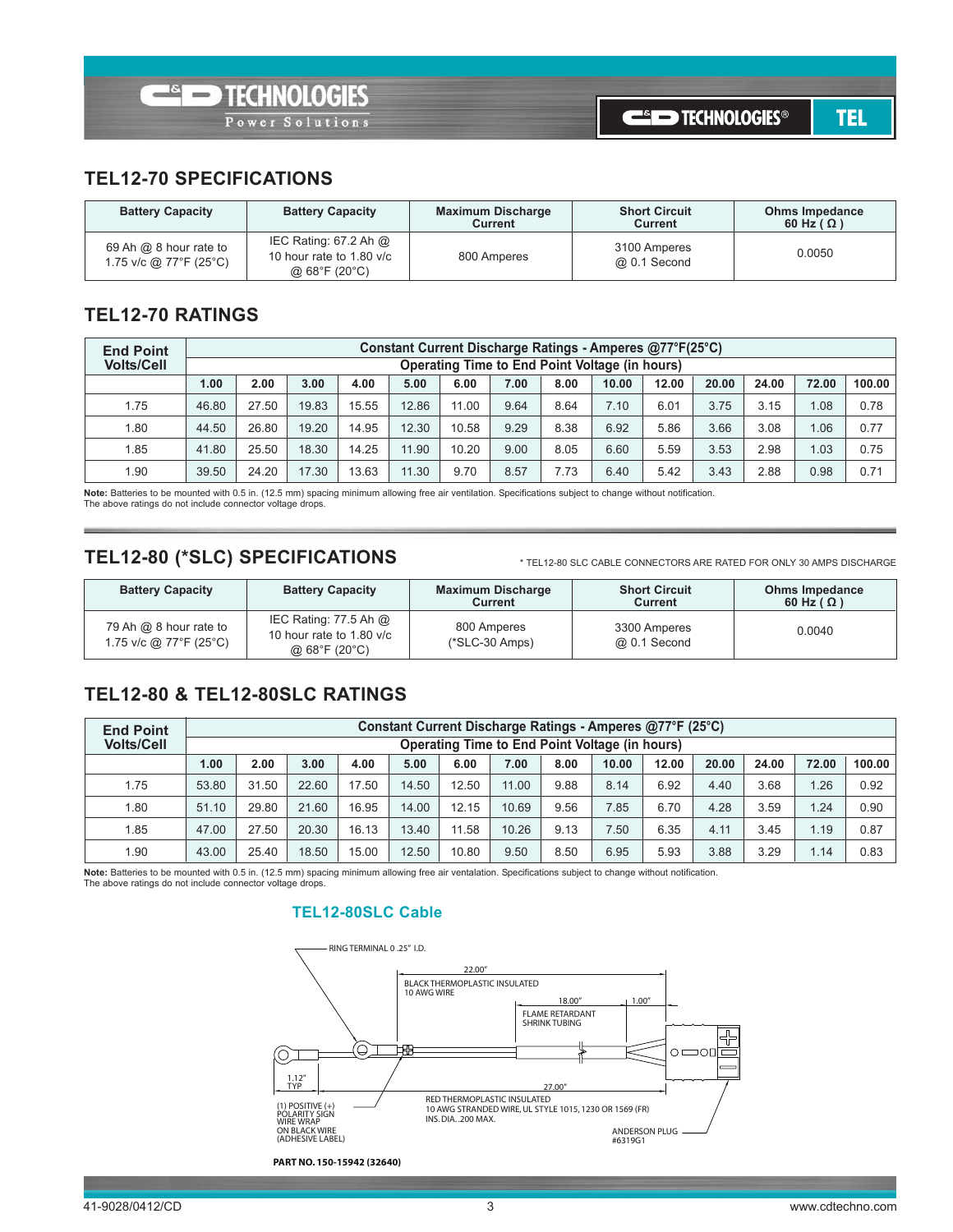**TEL** 

#### **TEL12-90 SPECIFICATIOnS**

| <b>Battery Capacity</b>                          | <b>Battery Capacity</b>                                                | <b>Maximum Discharge</b><br><b>Current</b> | <b>Short Circuit</b><br>Current | <b>Ohms Impedance</b><br>60 Hz ( $\Omega$ ) |
|--------------------------------------------------|------------------------------------------------------------------------|--------------------------------------------|---------------------------------|---------------------------------------------|
| 88 Ah @ 8 hour rate to<br>1.75 v/c @ 77°F (25°C) | IEC Rating: $85.5$ Ah $@$<br>10 hour rate to 1.80 v/c<br>@ 68°F (20°C) | 800 Amperes                                | 3600 Amperes<br>@ 0.1 Second    | 0.0035                                      |

#### **TEL12-90 RATIngS**

| <b>End Point</b>  |       | Constant Current Discharge Ratings - Amperes @77°F (25°C) |       |       |       |       |                                                |       |       |       |       |       |       |        |  |
|-------------------|-------|-----------------------------------------------------------|-------|-------|-------|-------|------------------------------------------------|-------|-------|-------|-------|-------|-------|--------|--|
| <b>Volts/Cell</b> |       |                                                           |       |       |       |       | Operating Time to End Point Voltage (in hours) |       |       |       |       |       |       |        |  |
|                   | 1.00  | 2.00                                                      | 3.00  | 4.00  | 5.00  | 6.00  | 7.00                                           | 8.00  | 10.00 | 12.00 | 20.00 | 24.00 | 72.00 | 100.00 |  |
| 1.75              | 60.00 | 34.80                                                     | 25.00 | 19.75 | 16.20 | 13.95 | 12.26                                          | 10.95 | 9.08  | 7.79  | 5.00  | 4.21  | 1.44  | 1.04   |  |
| 1.80              | 57.00 | 33.00                                                     | 24.00 | 19.00 | 15.60 | 13.42 | 11.86                                          | 10.56 | 8.80  | 7.58  | 4.89  | 4.13  | 1.42  | 1.03   |  |
| 1.85              | 53.30 | 31.40                                                     | 22.80 | 18.00 | 15.00 | 12.77 | 11.30                                          | 10.10 | 8.44  | 7.23  | 4.67  | 3.96  | 1.37  | 0.99   |  |
| 1.90              | 49.50 | 29.85                                                     | 21.67 | 17.13 | 14.20 | 12.13 | 10.64                                          | 9.50  | 7.90  | 6.73  | 4.34  | 3.69  | 1.26  | 0.92   |  |

Note: Batteries to be mounted with 0.5 in. (12.5 mm) spacing minimum allowing free air ventilation. Specifications subject to change without notification. The above ratings do not include connector voltage drops.

#### **TEL12-105FS SPECIFICATIOnS**

| <b>Battery Capacity</b>                             | <b>Battery Capacity</b>                                                              | <b>Maximum Discharge</b><br>Current | <b>Short Circuit</b><br>Current | <b>Ohms Impedance</b><br>60 Hz ( $\Omega$ ) |
|-----------------------------------------------------|--------------------------------------------------------------------------------------|-------------------------------------|---------------------------------|---------------------------------------------|
| 100 Ah $@$ 8 hour rate to<br>1.75 v/c @ 77°F (25°C) | IEC Rating: $98.1$ Ah $@$<br>10 hour rate to 1.80 v/c<br>$@68^{\circ}F(20^{\circ}C)$ | 800 Amperes                         | 4000 Amperes<br>@ 0.1 Second    | 0.0034                                      |

#### **TEL12-105FS RATIngS**

| <b>End Point</b>  |       | Constant Current Discharge Ratings - Amperes @77°F (25°C) |       |       |       |                                                |       |       |       |       |       |       |       |        |  |
|-------------------|-------|-----------------------------------------------------------|-------|-------|-------|------------------------------------------------|-------|-------|-------|-------|-------|-------|-------|--------|--|
| <b>Volts/Cell</b> |       |                                                           |       |       |       | Operating Time to End Point Voltage (in hours) |       |       |       |       |       |       |       |        |  |
|                   | 1.00  | 2.00                                                      | 3.00  | 4.00  | 5.00  | 6.00                                           | 7.00  | 8.00  | 10.00 | 12.00 | 20.00 | 24.00 | 72.00 | 100.00 |  |
| 1.75              | 66.30 | 38.80                                                     | 28.20 | 22.30 | 18.50 | 15.90                                          | 14.00 | 12.48 | 10.20 | 8.68  | 5.45  | 4.60  | 1.64  | 1.19   |  |
| 1.80              | 64.70 | 38.10                                                     | 27.80 | 21.90 | 18.20 | 15.65                                          | 13.77 | 12.30 | 10.00 | 8.54  | 5.36  | 4.53  | 1.60  | 1.16   |  |
| 1.85              | 61.30 | 36.60                                                     | 26.80 | 21.20 | 17.60 | 15.20                                          | 13.30 | 11.88 | 9.75  | 8.26  | 5.18  | 4.37  | 1.54  | 1.12   |  |
| 1.90              | 55.10 | 33.30                                                     | 24.50 | 19.40 | 16.20 | 13.90                                          | 12.20 | 10.91 | 9.00  | 7.67  | 4.80  | 4.04  | 1.42  | 1.03   |  |

Note: Batteries to be mounted with 0.3 in. (7.5 mm) spacing minimum allowing free air ventilation. Specifications subject to change without notification. The above ratings do not include connector voltage drops.

#### **TEL12-125 SPECIFICATIOnS**

| <b>Battery Capacity</b>                             | <b>Battery Capacity</b>                                                                  | <b>Maximum Discharge</b><br><b>Current</b> | <b>Short Circuit</b><br>Current | <b>Ohms Impedance</b><br>60 Hz ( $\Omega$ ) |
|-----------------------------------------------------|------------------------------------------------------------------------------------------|--------------------------------------------|---------------------------------|---------------------------------------------|
| 127 Ah @ $8$ hour rate to<br>1.75 v/c @ 77°F (25°C) | IEC Rating: 123 Ah $@$<br>10 hour rate to 1.80 v/c<br>@ $68^{\circ}$ F (20 $^{\circ}$ C) | 800 Amperes                                | 5000 Amperes<br>@ 0.1 Second    | 0.0023                                      |

#### **TEL12-125 RATIngS**

| <b>End Point</b>  |       | Constant Current Discharge Ratings - Amperes @77°F (25°C) |       |       |       |       |                                                |       |       |       |       |       |       |        |  |
|-------------------|-------|-----------------------------------------------------------|-------|-------|-------|-------|------------------------------------------------|-------|-------|-------|-------|-------|-------|--------|--|
| <b>Volts/Cell</b> |       |                                                           |       |       |       |       | Operating Time to End Point Voltage (in hours) |       |       |       |       |       |       |        |  |
|                   | 1.00  | 2.00                                                      | 3.00  | 4.00  | 5.00  | 6.00  | 7.00                                           | 8.00  | 10.00 | 12.00 | 20.00 | 24.00 | 72.00 | 100.00 |  |
| 1.75              | 87.50 | 49.00                                                     | 36.00 | 28.40 | 23.60 | 20.20 | 17.64                                          | 15.75 | 12.80 | 10.83 | 6.74  | 5.68  | 2.01  | 1.46   |  |
| 1.80              | 82.50 | 47.25                                                     | 34.67 | 27.50 | 22.70 | 19.50 | 17.00                                          | 15.19 | 12.40 | 10.58 | 6.60  | 5.58  | 1.97  | 1.43   |  |
| 1.85              | 77.00 | 44.00                                                     | 32.50 | 26.25 | 21.80 | 18.67 | 16.29                                          | 14.50 | 11.90 | 10.08 | 6.39  | 5.40  | 1.92  | 1.40   |  |
| 1.90              | 71.00 | 41.50                                                     | 30.67 | 24.30 | 20.20 | 17.20 | 15.10                                          | 13.40 | 11.03 | 9.42  | 6.00  | 5.08  | 1.82  | 1.32   |  |

Note: Batteries to be mounted with 0.5 in. (12.5 mm) spacing minimum allowing free air ventilation. Specifications subject to change without notification. The above ratings do not include connector voltage drops.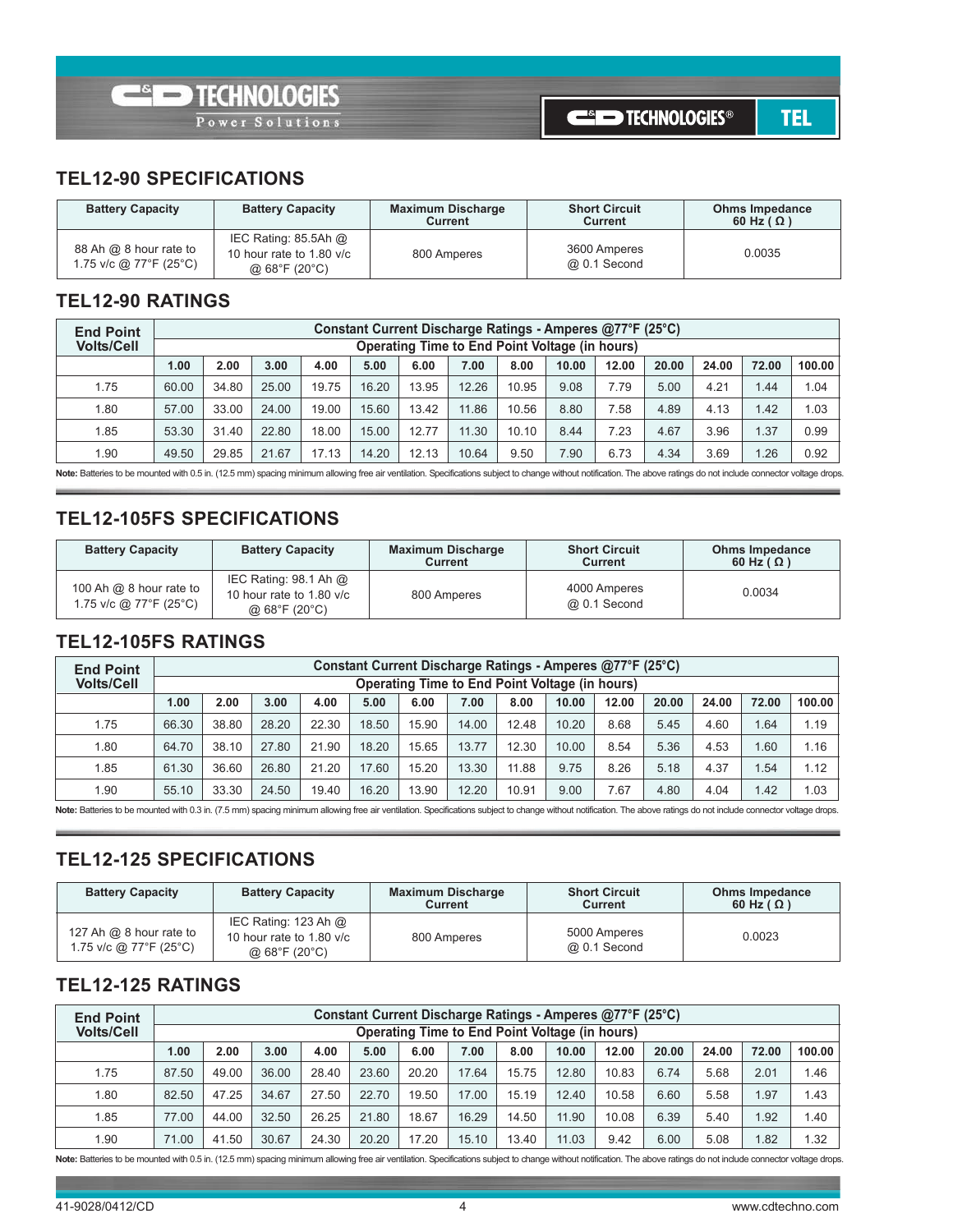#### **TEL12-30 (\*SLC) SPECIFICATIOnS**

\* TEL12-30 SLC CAbLE ConnECToRS ARE RATED FoR onLY 11 AmpS DISChARgE

| <b>Battery Capacity</b>                              | <b>Battery Capacity</b>                                                | <b>Maximum Discharge</b><br><b>Current</b> | <b>Short Circuit</b><br>Current | <b>Ohms Impedance</b><br>60 Hz ( $\Omega$ ) |
|------------------------------------------------------|------------------------------------------------------------------------|--------------------------------------------|---------------------------------|---------------------------------------------|
| 30.5 Ah $@$ 8 hour rate to<br>1.75 v/c @ 77°F (25°C) | IEC Rating: $29.1$ Ah $@$<br>10 hour rate to 1.80 v/c<br>@ 68°F (20°C) | 500 Amperes<br>$(*SLC-11 \, Amps)$         | 2150 Amperes<br>@ 0.1 Second    | 0.0100                                      |

#### **TEL12-30 & TEL12-30SLC RATIngS**

| <b>End Point</b>  | Constant Current Discharge Ratings - Amperes @77°F (25°C) |                                                |      |      |      |      |      |      |       |       |       |       |       |        |
|-------------------|-----------------------------------------------------------|------------------------------------------------|------|------|------|------|------|------|-------|-------|-------|-------|-------|--------|
| <b>Volts/Cell</b> |                                                           | Operating Time to End Point Voltage (in hours) |      |      |      |      |      |      |       |       |       |       |       |        |
|                   | 1.00                                                      | 2.00                                           | 3.00 | 4.00 | 5.00 | 6.00 | 7.00 | 8.00 | 10.00 | 12.00 | 20.00 | 24.00 | 72.00 | 100.00 |
| 1.75              | 22.10                                                     | 12.95                                          | 9.20 | 7.15 | 5.82 | 4.92 | 4.27 | 3.80 | 3.11  | 2.65  | 1.65  | .38   | 0.47  | 0.34   |
| 1.80              | 21.00                                                     | 12.40                                          | 8.80 | 6.90 | 5.62 | 4.74 | 4.12 | 3.68 | 3.02  | 2.58  | 1.61  | .35   | 0.46  | 0.33   |
| 1.85              | 19.60                                                     | 11.60                                          | 8.40 | 6.63 | 5.40 | 4.56 | 3.96 | 3.53 | 2.92  | 2.50  | 1.55  | .30   | 0.44  | 0.32   |
| 1.90              | 18.50                                                     | 11.05                                          | 8.03 | 6.35 | 5.22 | 4.41 | 3.84 | 3.41 | 2.82  | 2.41  | 1.50  | .25   | 0.42  | 0.31   |

**note:** batteries to be mounted with 0.5 in. (12.5 mm) spacing minimum allowing free air ventilation. Specifications subject to change without notification. The above ratings do not include connector voltage drops.

#### **TEL12-30SLC Cable TEL12-45SLC Cable**



#### **TEL12-45 (\*SLC) SPECIFICATIOnS**

\* TEL12-45 SLC CAbLE ConnECToRS ARE RATED FoR onLY 11 AmpS DISChARgE

| <b>Battery Capacity</b>                              | <b>Battery Capacity</b>                                                                     | <b>Maximum Discharge</b><br>Current | <b>Short Circuit</b><br>Current | <b>Ohms Impedance</b><br>60 Hz $(\Omega)$ |
|------------------------------------------------------|---------------------------------------------------------------------------------------------|-------------------------------------|---------------------------------|-------------------------------------------|
| 46.0 Ah $@$ 8 hour rate to<br>1.75 v/c @ 77°F (25°C) | IEC Rating: $44.4$ Ah $@$<br>10 hour rate to 1.80 v/c<br>@ $68^{\circ}$ F (20 $^{\circ}$ C) | 600 Amperes<br>$(*SLC-11 \, Amps)$  | 2500 Amperes<br>@ 0.1 Second    | 0.0060                                    |

### **TEL12-45 & TEL12-45SLC RATIngS**

| <b>End Point</b>  | Constant Current Discharge Ratings - Amperes @77°F(25°C) |                                                |       |       |      |      |      |      |       |       |       |       |       |        |
|-------------------|----------------------------------------------------------|------------------------------------------------|-------|-------|------|------|------|------|-------|-------|-------|-------|-------|--------|
| <b>Volts/Cell</b> |                                                          | Operating Time to End Point Voltage (in hours) |       |       |      |      |      |      |       |       |       |       |       |        |
|                   | 1.00                                                     | 2.00                                           | 3.00  | 4.00  | 5.00 | 6.00 | 7.00 | 8.00 | 10.00 | 12.00 | 20.00 | 24.00 | 72.00 | 100.00 |
| 1.75              | 31.50                                                    | 18.50                                          | 13.20 | 10.25 | 8.45 | 7.23 | 6.34 | 5.69 | 4.69  | 3.98  | 2.50  | 2.10  | 0.72  | 0.52   |
| 1.80              | 30.00                                                    | 18.00                                          | 13.00 | 10.00 | 8.23 | 7.08 | 6.19 | 5.53 | 4.57  | 3.88  | 2.45  | 2.06  | 0.71  | 0.51   |
| 1.85              | 28.00                                                    | 17.40                                          | 12.70 | 9.88  | 8.05 | 6.90 | 6.00 | 5.35 | 4.43  | 3.75  | 2.33  | .97   | 0.69  | 0.50   |
| 1.90              | 26.20                                                    | 16.50                                          | 12.17 | 9.50  | 7.83 | 6.70 | 5.86 | 5.20 | 4.27  | 3.60  | 2.23  | .88   | 0.66  | 0.49   |

Note: Batteries to be mounted with 0.5 in. (12.5 mm) spacing minimum allowing free air ventilation. Specifications subject to change without notification. The above ratings do not include connector voltage drops.